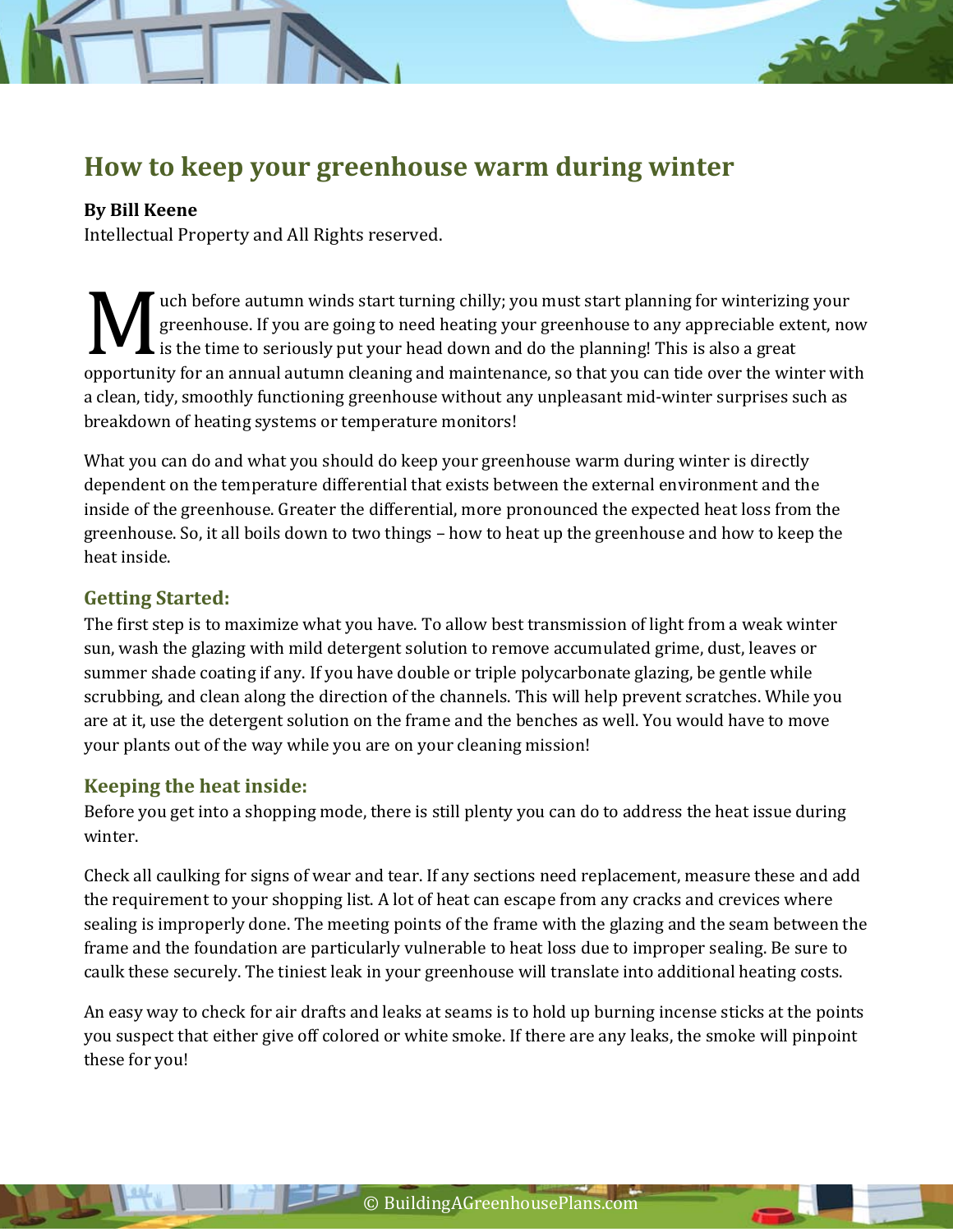

You can use foam tape on doors and vents when winter has set in. These will further help in keeping the heat inside the greenhouse.

Bring out your greenhouse heater if you already have one and give it a thorough cleaning. Clean the blades, oil the motor, repair any damage that is noticed and replace any part that is not working smoothly. Test run your heater a few times to ensure that there are no glitches. Check that the thermostat is working accurately.

If you have a backup heating arrangement in the form of a portable propane or kerosene heater, give these a good cleaning and thorough servicing as well – just in case your main heater fails you at the wrong time! Remember to stock up on sufficient fuel for these to meet an emergency.

Now that you have done what you can to use and maximize your existing resources to keep the heat in, you can think about the wider aspects of heating the internal environment of the greenhouse.

## **Heating options:**

For glass greenhouses, bubble insulation can be installed inside the greenhouse. It works as a second layer of glass and cuts down the heating costs by up to 45%. An additional benefit is that, being translucent; it diffuses transmitted light evenly for all plants. Bubble insulation is convenient as it has a life of three to four years, is not difficult to handle, is relatively easy to put up and take down as needed, and does not take up much space to store. You can put it up using spray adhesive, hooks, and tape or find ways to wedge it in the frame. Adhesive spray is not to be used on acrylic or polycarbonate glazing.

If you have a single poly glazing and have been thinking of upgrading it, this is the time to take a call on it. Upgrade to a double or triple layers for best results. If you are not going to be able to do that, then make sure that you have other less expensive options open including addition of an inner vinyl or polyethylene layering.

Special reflective greenhouse insulation along the north wall and roof (in Northern hemisphere) or south wall and roof (in Southern hemisphere) works quite well in retaining heat and reflecting light. This material is basically foil backed bubble wrap commonly referred to as 'Reflectix' which is available in greenhouse stores, lumber yards or hardware stores. You can use this material first on the side that bears the brunt of the winter winds. Any wall that is not glazed needs to be fully insulated.

Another viable option is to use dense thermal mass as a sink for heat. It accumulates incoming solar heat and passively radiates the heat back to the greenhouse environment as temperature in the surroundings begins to drop. Thermal mass materials usually used for this purpose are water and rock. Many owners of solar greenhouses keep large black oil drums filled with water along the north wall to trap the sun's heat. You can also use the drums creatively as a support for plants or as a work table. A brick or stone wall on the north side, concrete or stone paving also work to absorb heat during the day and radiate it back at night.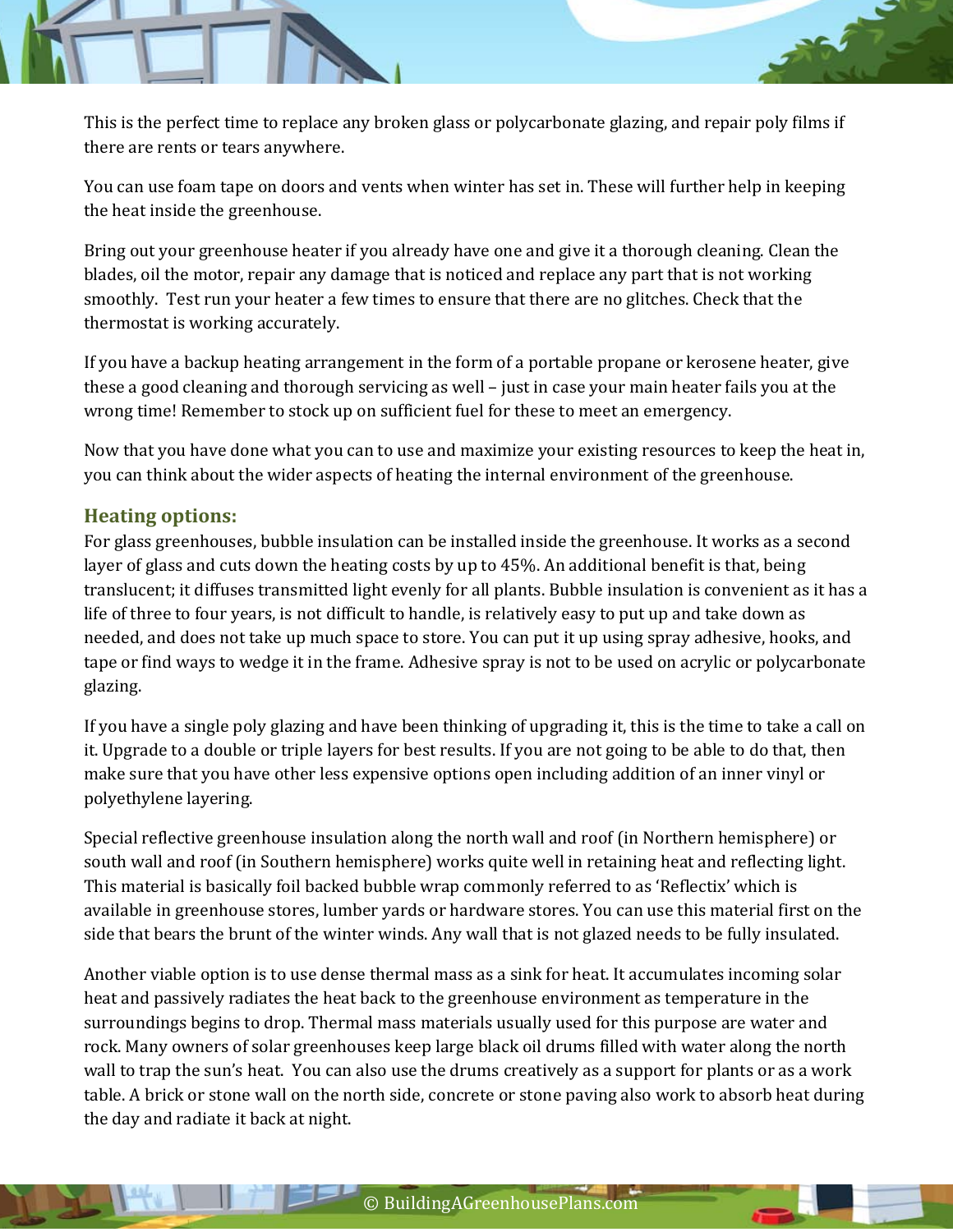If you are in a very cold area, you might want to consider putting up night curtains that is an insulating cover that has to be rolled across the glazing on the inside of the greenhouse at night to further curtail heat loss. However, this is a tiresome process and one which might not be as efficient as other more permanent options.

Allow light snow to stand on the roof of your greenhouse for the night as it acts as an insulating layer. However, clear the roof of snow if weight of the snow is of concern as far as the strength of your glazing material goes.

Insulating the foundation of the greenhouse is a necessity to keep the heat in. If the ground temperature is freezing outside, you need to make a barrier between the foundation of the greenhouse and the external environment. This can be done by insulating the outside perimeter of the foundation with styrofoam boards. Styrofoam boards of 1 to 2 inch thickness should be vertically placed to a minimum depth of one foot for effective insulation. In case the greenhouse does not have a foundation, place the boards in a trench around the perimeter of your greenhouse.

For an attached greenhouse, make sure you use only the access door through the house all through winter. Avoid using the door that is on the outside completely during winter as every time you enter or leave through this door, you would expose your plants to a blast of chilly air. The heat loss incurred by your entry or exit would translate into additional heating costs if you have heaters running. If your greenhouse is free standing and you have no choice, but to use the main greenhouse door for entry or exit, consider installing an extra door that creates an air lock entry. Keep enough space between the doors so that you can enter through the outer door, shut it, then open the inner door to enter the area where plants are. You would prevent the blast of cold air from damaging your plants in addition to limiting the sudden heat loss due to the temperature differential.

Another interesting idea is to use DIY solar greenhouse heating system. This might work for you if you are faced with clear, sunny but cold days frequently. The system works by heating up water in a drum by transferring the heat collected by the solar panels to the water. Shelving placed directly over the drum houses the most tender and temperature sensitive plants under a covering of transparent clear plastic.

You could also use heaters to heat your greenhouse. Gas heaters are environmentally friendly. Paraffin heaters may also be used, but both options would need proper ventilation of the greenhouse. Electric heaters are the most economical option for air heating. Electric heaters are affordable, portable, easy to use and can respond well to sudden temperature changes. You can install heaters of appropriate power depending on the size of your greenhouse. You might need to put in more than one heater to better distribute heat and avoid cold spots in your greenhouse. Avoid keeping any plants directly in the path of flowing hot air from the heater. When buying an electric heater for your greenhouse, ensure that you pick one that is specially designed for the purpose and has a built-in thermostat.

Heating mats and soil warming cables are only good for winterizing your plants if you are looking at using them in a very limited fashion. These are more useful when you start seeds or propagate plants